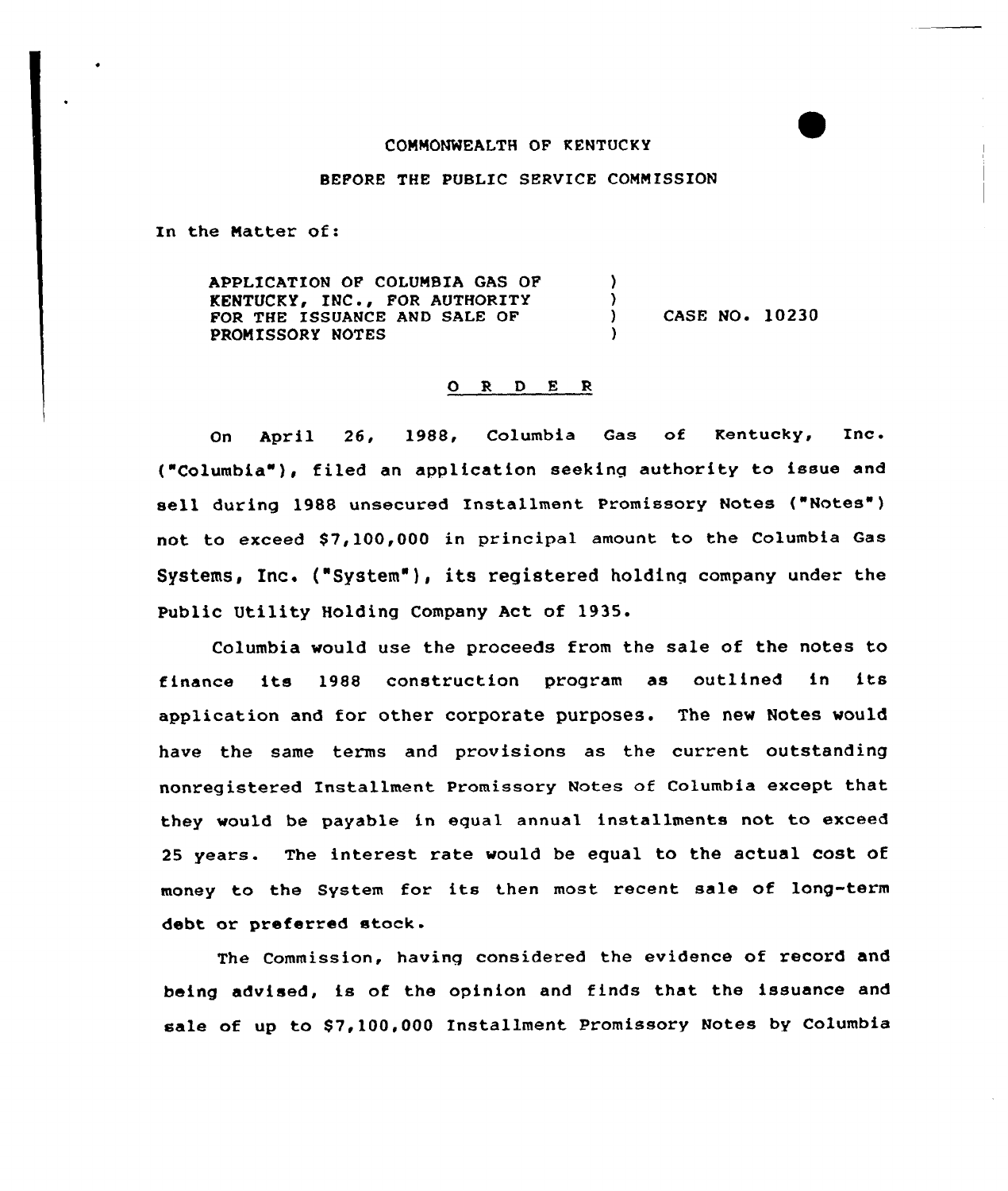during 1988 is for a lawful object within the corporate purposes of Columbia, is necessary and appropriate for and consistent with the proper performance by Columbia of its service to the public and will not impair its ability to perform that service, and is reasonably necessary and appropriate for. such purposes.

IT IS THEREFORE ORDERED that:

l. Columbia be and it hereby is authorized to issue and sell up to S7,100,000 of Installment Promissory Notes during 1988.

2. Columbia shall as soon as reasonably possible after the issuance of the securities referred to herein, file with the commission a statement of Interest outlining the date or dates of issuance of the securities authorized herein, the price paid, all fees and expenses involved in the issuance of the securities, and the terms and interest rates of authorized securities herein.

3. The proceeds from the securities authorized herein shall be used for lawful purposes as set out in the application.

Nothing contained herein shall be construed as a finding of value for any purpose or as a warranty on the part of the Commonwealth of Kentucky or any agency thereof as to the securities authorized herein.

 $-2-$